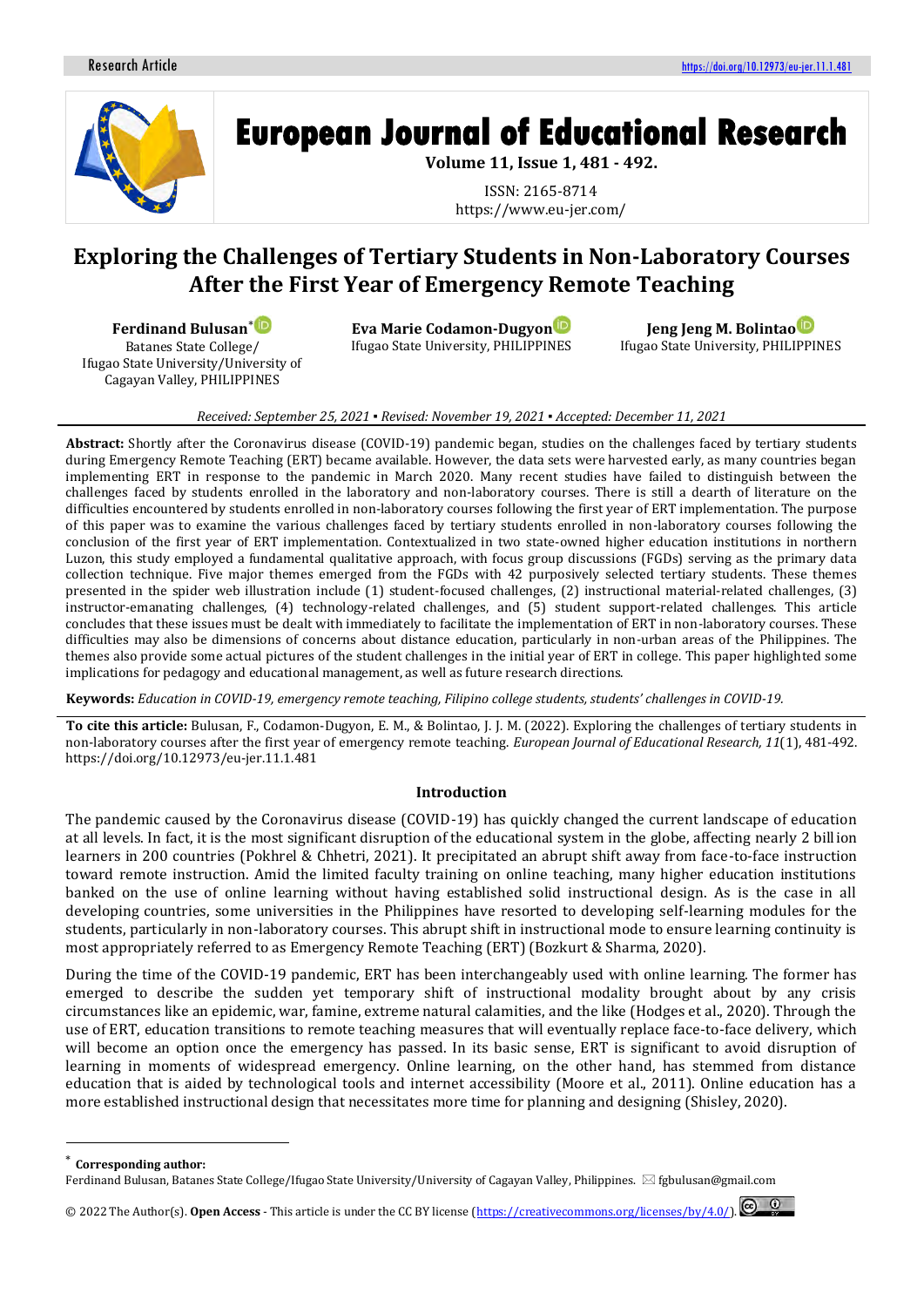Hodges et al. (2020) and Toquero (2020) found out that the majority of the studies about COVID-19 are focused on the medical side while there is still a paucity of investigations leaning toward education, especially at the tertiary level. A large slice of the studies on education within the context of COVID-19 (Aguliera & Nightengale-Lee, 2020; Mohammed et al., 2020; Shim & Lee, 2020; Shin & Hickey, 2021) has explored the experiences of college students in the context of ERT. The early sets of challenges include accessibility of the internet (Adnan & Anwar, 2020; Ferri et al., 2020), lack of social dynamics and interaction (Shim & Lee, 2020) lack of flexibility (Rahiem, 2020), and mental health issues (Shin & Hickey, 2021).

It is significant to look into the challenges of the college students because the latter will serve as the during-and-postpandemic labor products. The documentation of their challenges will not only provide immediate interventions to teaching. It will also later help to understand the learners' on-the-job performance after graduation, expectedly in the post-pandemic epoch.

Moreover, many of the recently published studies (Adnan & Anwar, 2020; Bisht et al., 2020; Lakshman Naik et al., 2021; Murphy et al., 2020; Rahiem, 2020; Shim & Lee, 2020; Shin & Hickey, 2021; Virtic et al., 2021) have attempted to identify the challenges of the students during the onset of the ERT in various parts of the globe. These studies contributed to the literature by providing initial data on the readiness and challenges of the students in various academic programs on the emergency remote teaching due to the COVID-19 pandemic. However, they have failed to delineate the challenges of the students enrolled in the laboratory and non-laboratory courses. Laboratory courses, such as those in the natural and physical sciences, technological sciences, and skills-based subjects, require a more rigorous approach to teaching in the context of ERT than courses that are purely non-laboratory in nature (Dutton & Mohapatra, 2021). Thus, students' experiences may vary depending on the context and requirements of their courses (Lund & Stains, 2015; Pokhrel & Chhetri, 2021). Due to the pedagogical differences between laboratory and nonlaboratory courses, this paper argues that college students enrolled in non-laboratory courses face a unique set of challenges. In other words, the previously published student challenges should not be universally applicable to both laboratory and non-laboratory courses. This paper argues further that there is a need to decipher the challenges of the students in laboratory courses to come up with teaching interventions that are apt to the context and nature of their courses. Since the majority of tertiary courses are non-laboratory in nature, it is believed that there is a need to place a greater emphasis on this context. Thus, the ramifications of this study for developing pedagogy and succeeding college policies will be limited to non-laboratory courses.

This paper strongly argues that the data for the initial studies on college students' challenges were harvested quite early, as many countries began implementing ERT only in March 2020 in response to the COVID-19 pandemic. The data sets they used were derived from the participants' early experiences. Further, this paper contends that a follow-up study is necessary to determine whether the initially identified set of challenges still persists after a year of experiencing ERT at the tertiary level. It is believed that as ERT becomes more widely implemented, instructors, professors, and universities adapt to more appropriate pedagogies and strategies. More strongly considered in this paper is the recommendation of Hodges et al. (2020) that future studies should focus more on understanding the experiences of vulnerable populations, such as those in developing countries like the Philippines. Developing countries will require additional resources and time to address the pandemic's pressing educational issues. This study sought to close such a chasm. Thus, this study is hoped to contribute to the crafting of enduring interventions that can be proposed to facilitate ERT at the tertiary level.

Given the gaps in early data harvesting, particularly on college students' experiences in ERT, and the scarcity of studies separating the challenges faced by tertiary students in laboratory and non-laboratory courses, this study sought to explore the challenges faced by the tertiary students in non-laboratory courses during the first year of ERT due to the COVID-19 pandemic. The findings of this study are expected to shed light on the ongoing development of pedagogical interventions used during ERT at the college undergraduate level, particularly in non-laboratory courses. The following central research question guided the development of this paper: What are the various dimensions of the challenges faced by tertiary students enrolled in non-laboratory courses following the first year of ERT due to the COVID-19 pandemic?

#### **Methodology**

#### *Research Design*

Using a qualitative approach to investigate the multidimensional challenges faced by tertiary students enrolled in nonlaboratory courses after the first full year of ERT implementation due to the COVID-19 pandemic, this study adopted Merriam and Tisdell's basic qualitative study design (2015). The basic qualitative study design is appropriate for this study because it allowed for a broad examination of college students' experiences, particularly the difficulties they encountered during their first full year of ERT in their non-laboratory courses. Apart from Flick's (2017) assertion that qualitative research is the default method for exploring experiences, Merriam and Tisdell (2015) asserted that a basic qualitative study design is optimal for developing an understanding of participants' experiences without delving into the essence of a phenomenon.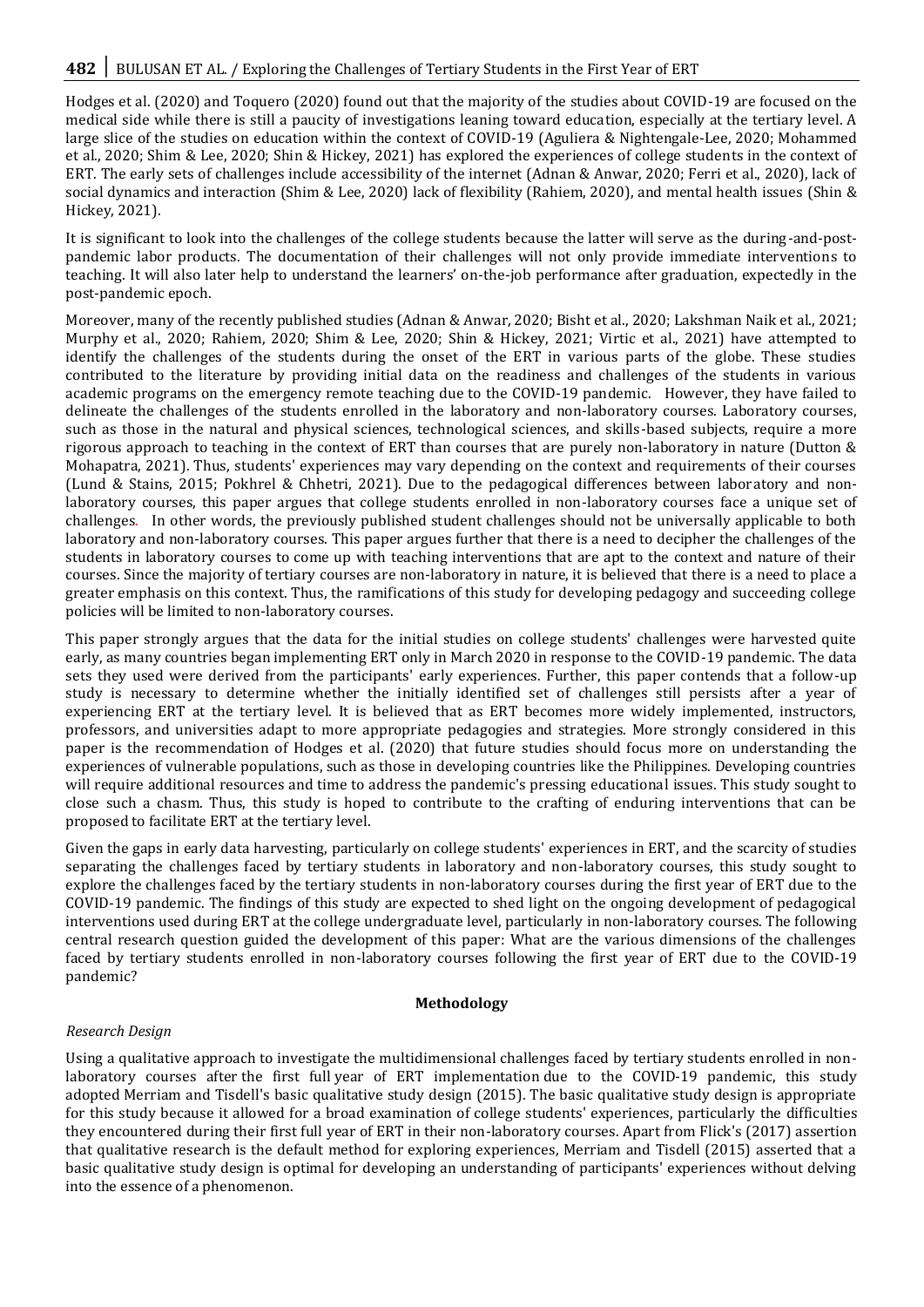# *Setting and Participants*

The participants were purposively selected based on the set inclusion criteria: (1) only those who are enrolled in college; (2) only those who have been enrolled in non-laboratory courses since February 2020; (3) only those who have experienced both online and modular instruction since COVID-19 pandemic. Non-laboratory courses focus primarily on lectures and readings, without any required activities in the laboratory like in natural science laboratory or technical skills demonstration like in a cookery laboratory. They are mostly lecture-driven courses like philosophy, most of the teacher education courses, and liberal arts courses. A total of 42 tertiary students from a state university and a state college in the Philippines became the participants of this qualitative study. The state college and the state university from which the participants were drawn are located in two distinct provinces in northern Luzon; both are geographically remote from Manila, the Philippines' capital city. Participants range in age from 18 to 22 years. Many of them are female and are taking teacher education courses. Almost 75% of them fall into the poor and low-income family brackets, earning less than PhP 10,000 to PhP 21,000 [USD 210 to 450] per month.

# *Instrumentation*

To collect data for analysis, a semi-structured interview protocol for focus group discussion (FGD) was developed. The interview protocol, which consisted of four major questions, was validated by three language and education experts for its readability and comprehensiveness to address the research's central question: What are the various dimensional challenges faced by tertiary students enrolled in non-laboratory courses following the first year of ERT due to the COVID-19 pandemic? Guided by the emic lens in conducting qualitative investigations, FGD questions were asked in either English or Filipino, depending on the demands for clarity of ideas, to minimize triviality during the interview process and to establish a deeper rapport. Table 1 contains an example of the interview schedule.

#### *Table 1. Interview Schedule*

| <b>Type of Question</b> | <b>Sample Interview Question</b>                                                      |
|-------------------------|---------------------------------------------------------------------------------------|
| Introductory            | How did you feel when the schools have closed during the pandemic?                    |
| Transitory              | How do you describe your learning in your courses since the pandemic?                 |
| Key/Core                | What are the difficulties and challenges that you have encountered in your online and |
|                         | printed learning experiences?                                                         |
| Closure                 | How did you cope with such challenges and difficulties?                               |

# *Data Explication and Analysis*

The primary corpus of data was derived from the FGD sessions with the participants. Each batch consisted of seven or eight participants and two moderators who served as interviewers. Each session, which lasted approximately 70–90 minutes, was audiotaped. In order to establish rapport between students and researchers (Creswell & Creswell, 2017), prior and informed consent was obtained from the participants. The confidentiality and privacy of narratives were emphasized. To adhere to the minimum health protocols in light of the COVID-19 pandemic, both on-site and online FGD sessions were held. To prevent the further spread of the Coronavirus, on-site FGD sessions were conducted on separate days.

Session recordings were converted to verbatim field notes (Clandinin, 2006). After undergoing data cleaning and counter-verification by transcribers and researchers, the field texts were returned to the participants for member checking (Creswell & Creswell, 2017) in order to ensure credibility (Lincoln & Guba, 1985). To address the issue of triangulation (Thornberg & Charmaz, 2014), the researchers conducted cross-validation on selected participants via random on-site visits and document review of students' outputs in their online and modular classes.

The sets of data were analyzed using Braun and Clarke's abridged thematic analysis model (2013). The primary objective of the data analysis using such a model was to look for patterns relating to the exploration of the dimensions of challenges faced by non-laboratory students. Acting as analysts, the researchers observed the following processes: (1) creating codes from horizontal and vertical analysis of the transcript, (2) combining codes into categories, (3) building hierarchies of codebooks, and (4) linking categories into themes. The themes led to the creation of dimensions of challenges that addressed the central research question. Additionally, confirmability was bolstered through the involvement of external researchers in validating the codes and categories generated from the data (Graneheim & Lundman, 2004).

#### **Findings**

This study is premised upon the early harvested data on the published challenges of the students in the implementation of emergency remote teaching due to the COVID-19 pandemic. After a year of the ERT in the Philippines, the data on the challenges of the students' can now be clearly cut into dimensions. Also, this study argues that the students' dimensions of challenges differ if they are taking non-laboratory and laboratory courses. Given that many of the courses delivered in higher education are non-laboratory in nature, this paper focused on these challenges.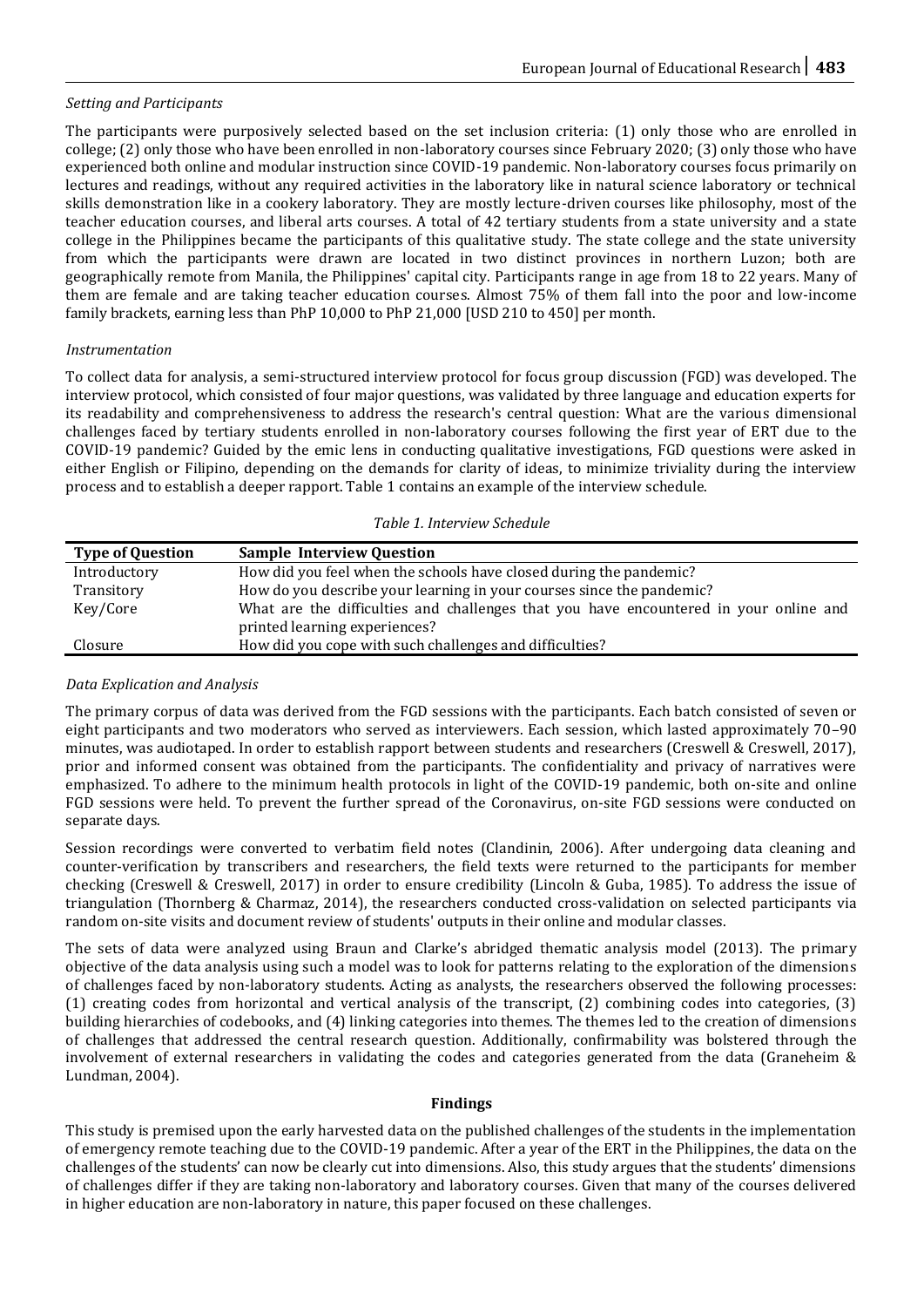From the series of FGDs, five themes known as dimensions of challenges have emerged. They are as follows: (1) student-focused challenges, (2) instructional material-related challenges, (3) instructor-emanating challenges, (4) technology-related challenges, and (5) student support-related challenges. These themes were built from categories interrelatedness of these dimensions.



*Figure 1. Bulusan, Codamon-Dugyon, and Bolintao's Spider Web Model of Dimensions of Students' Challenges in ERT*

#### *Student-Focused Dimension*

The first dimension of challenges is student-focused. This dimension points to the challenges that are personally rooted. For instance, the students mentioned some priority issues during this pandemic caused by their auxiliary and overlapping non-academic tasks. In fact, participant 7 mentioned:

I have experienced many hardships. One is being a working student. I would have to juggle my time to schedule when I can study. I need to budget my time in answering the modules, reading the lecture notes, and doing my other work*.* It is really hard to manage my time, especially [that] it is difficult to understand the mathematical concepts.

As a corollary to their priority issues as students, the time-management issue also emerged as a component of the student-focused challenges. This means that due to the sagging economy, the students are forced to look for jobs to help their families, which results in time-management issues like lack of time in accomplishing the modules, insufficient time to process the content of the course modules, and the overlapping schedule and deadlines. Two student participants averred:

What I do is answer modules when there are very few customers in the store. I read there. When there are many customers, I stop reading, and I usually attend to our clients. It is unlucky, though, that when customers flock in the workplace, I would need extra time to study and answer the modules (P32).

That is the main difficulty, sir. Moreover, I still need to cope with my main job in my workplace. I have to see to it that I am also effective in my work as a saleslady because if I do not do that, I cannot help my family, especially in this time of the pandemic. (P24)

Another component of the student-focused dimension is the mental-health issue. Recurring codes that build up the mental health issues include stress in modular learning, progressive burnout, and the continuing change of outlook to education. Students complain about being "so stressed" both in doing other non-academic work and in answering their course modules. It should be noted that the student participants are coming from one state university and one state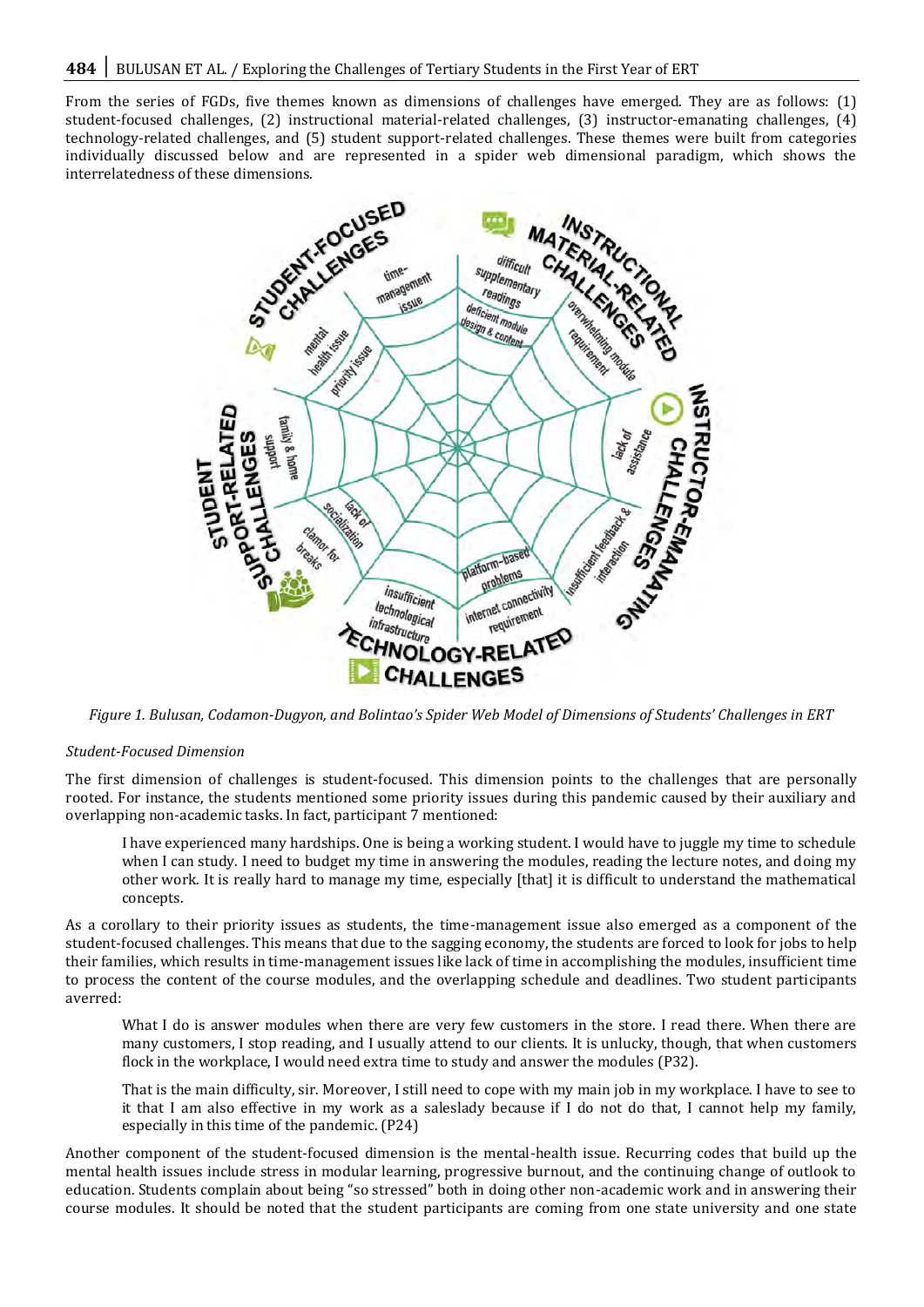college in low-income provinces away from the cities. This provides a context on the economic difficulty of the families where the students belong.

## *Instructional Material-Related Dimension*

The second dimension of challenges is instructional material-related. This means that students enrolled in nonlaboratory courses are faced with problems relating to their teacher-made printed or online modules. Three components build up the instructional material-related dimension of students' challenges. These components include the (1) supplementary readings, (2) the module design and content, and (3) the module requirement.

In terms of the supplementary readings, the students enrolled in non-laboratory courses are boggled with some webbased contents, complicated technology-assisted texts, and difficult-to-find texts. Students complain about some content in the module that needs to be discovered by them online or through the use of some sophisticated applications. According to them, these supplementary readings that are difficult to find do not necessarily facilitate their learning.

Another component of the instructional material-related dimension of challenges is the issue of module design and content. Student participants considered that some of their modules are difficult to understand because they are lengthy. There are also meager real-life and practical examples of the concepts in the course modules. Sometimes, the outcomes and the tasks to be done in the lessons are misaligned. This situation is technically called "lack of constructive alignment".

Aside from the module design and content, student participants also consider the required tasks imposed by the course modules. The students mentioned about the modules having "difficult and overloaded tasks". This means that the materials seem to bombard the students with variegated and sometimes unnecessary activities that may not be suitable for their comprehension levels and cognitive abilities. Relative to these two components of instructional materialrelated dimension of challenges, these student participants opined:

Well, the modules are good, sir; however, some of the lessons should not be expected to be understood for one hour or two. Some contents occupy five to nine pages, or sometimes, 15 pages. That's where the confusion comes in. It's very difficult to understand that kind of module (P28).

Yes, sir. Sometimes, there are short modules, but [they] have difficult-to-accomplish activities (P16).

#### *Instructor-Emanating Dimension*

One more dimension of the students' challenges is emanating from the instructors themselves. Two constructs composed this dimension. First is the insufficient feedback and interaction led by the instructors and professors. Second is their lack of assistance extended to the remote students using both printed and online modules.

Frequent seen-zoning of student queries, delayed replies from the instructors, and unanswered student queries are the major forms of instructors' insufficiency of feedback and interaction. According to the student participants, it is worrisome when teachers do not provide feedback and seem unable to ignite interaction. The students begin to doubt whether they are being taught or still part of the class. Consequently, they make a negative sense of their presence in the virtual or remote classroom, and they seem to consider themselves a failure in their modular learning. One student mentioned:

But some cannot give us the exact and expected help that we need. For instance, some teachers reply very short. Then, their answers in the group chats or texts are insufficient. Consequently, we would be shy in asking follow-up questions (P34).

A corollary to insufficient feedback from the instructors is the lack of assistance received by the students. One finding is that students receive over instructor-expectation and too much belief in independent learning. Students also complain that their level of cognitive understanding is not the same as their classmates. Some of the student participants' answers are as follows:

From the very start, I really do think that the learning will not be as effective as the face-to-face type. However, it really depends on how the learner will cope. The learners' learning will depend on how they interpret this information, right, sir? For me*,* that is where the problem starts. Some students are incapable of analyzing the lecture notes right away. We certainly need the help of our instructors. Sometimes, the instructors expect so much from us that we can easily understand the modules. In fact, some modules are difficult to comprehend (P40).

[B]ecause the instructors seem to believe that when we have already read the module once, we could immediately understand it. As for me, I usually read it thrice before I can understand the contents of the module. So, if the professors always think like that, we will surely be hard up because as if the way the modules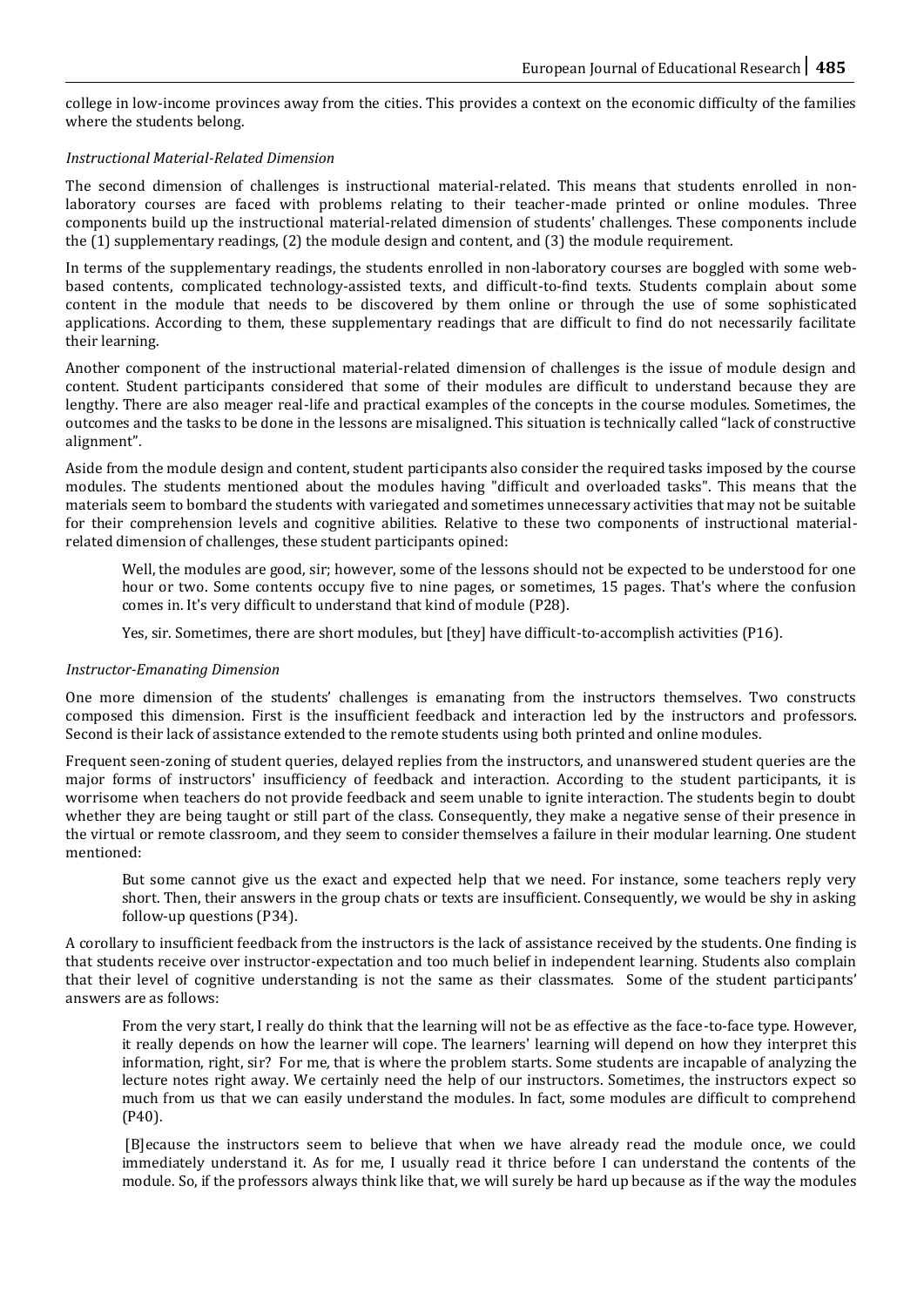are written are easy to understand by everybody; in fact, it is the otherwise. That is the challenge now. It is unlike in the face-to-face classes where we can freely ask the instructors (P22).

#### *Technology-Related Dimension*

The fourth dimension of the students' challenges is related to technology. Three constructs composed this dimension. First is the absence and insufficiency of technological infrastructure. The second is on platform-based problems. Finally, is the internet connectivity requirement.

In terms of the absence and insufficiency of technological infrastructure, students are faced with problems on the low capacity of available resources, low computer-to-student ratio, and few open computer shops. Since they complain that some of the modules are insufficient and requiring supplementary readings, the students need to use more technologydriven resources and infrastructure. However, due to their economic status, personally availing these technological resources and interventions can be difficult. Aside from those, the higher learning institutions cannot fully provide them this technological infrastructure. In fact, one student participant mentioned:

Some modules require us to do videos or to download long videos from YouTube. It gives us more pressure because we do not have the gadgets. We do not have laptops at home, and my cellphone has only limited space, sir (P23).

The platform-based problems emanate from the instructors and learners' low awareness of the platform, misuse of the available instructional platform, and absence of uniformity of the platform. In the setting of the study, there were no common learning management systems (LMS), as the institutions were not prepared to use them for the academic year 2020-2021. Hence, professors and instructors use various platforms without proper and ample training. Similarly, the students, who are forced to use various platforms at a time, are confused, especially that they, too, have not been trained on how to use each of the LMSs. Our researchers' memo can validate this claim:

After our interview with the first group of participants, we have realized that it is not enough that students are using platforms. The variety of platforms being used in schools may also become a challenge in their learning. For example, one participant (Participant 6) said that group chat is appropriate for announcements while google classroom is best for the submission of outputs. Further, we realized that using one platform can diminish that challenge (memo 5).

Lastly, the students face internet connectivity requirements. Given that the students in this investigation are situated in an island province and a mountainous region in the northern Philippines, internet connectivity is still a perennial problem. Also, students with connectivity still complain about insufficiency of load allowance, even if they can access the internet. Some students who do not have access to the internet travel a considerable number of kilometers just to submit their online requirements.

#### *Student Support-Related Dimension*

The fifth dimension of students' challenges refers primarily to the social support of the students. In these trying times, they feel the scarcity of family and home support, the clamor for academic breaks, and the lack of socialization among their peers.

The scarcity of family and home support is built upon the need for understanding from family, provision of family time, and inaccessibility of tutor or guide. The students enrolled in non-laboratory courses clamor for a slice of understanding from their family members in ways that they can concentrate fully on answering their learning modules—whether printed or online. The fact that the majority of the student participants live along the fringes of the poverty line, their families expect the students to be helping them economically by doing some household chores or earning a living through sideline jobs while studying remotely. However, findings reveal that too many expectations from the family members can steal them of their concentration to study, thus, lacking family and home support.

Interestingly, students clamor for academic breaks. This outcry seems to root from other dimension of challenges mentioned above like academic burnout and excessive tasks from their instructional modules. Moreover, it speaks of their mental health condition due to the pressure of juggling their time for work and study. One researchers' memo speaks of this clamor for an academic break:

During the first FGD, we noticed that participant 3's answer is quite the same as other participants'. All of them seem to encounter a problem on clamoring for breaks from their six [average] modules in a week. We think, their clamor for such a relief is a part of student support. We believe that relief is a necessary form of student support because, without it, the students may feel so exhausted in the whole semester (Memo 3).

Finally, part of the student support-related dimension of challenges is the lack of socialization. This component of the dimension stems from a lack of physical interaction in an emergency remote teaching mode, where there is an apparent low connection with their peers. The sudden change from socially engaged classrooms to geographically distanced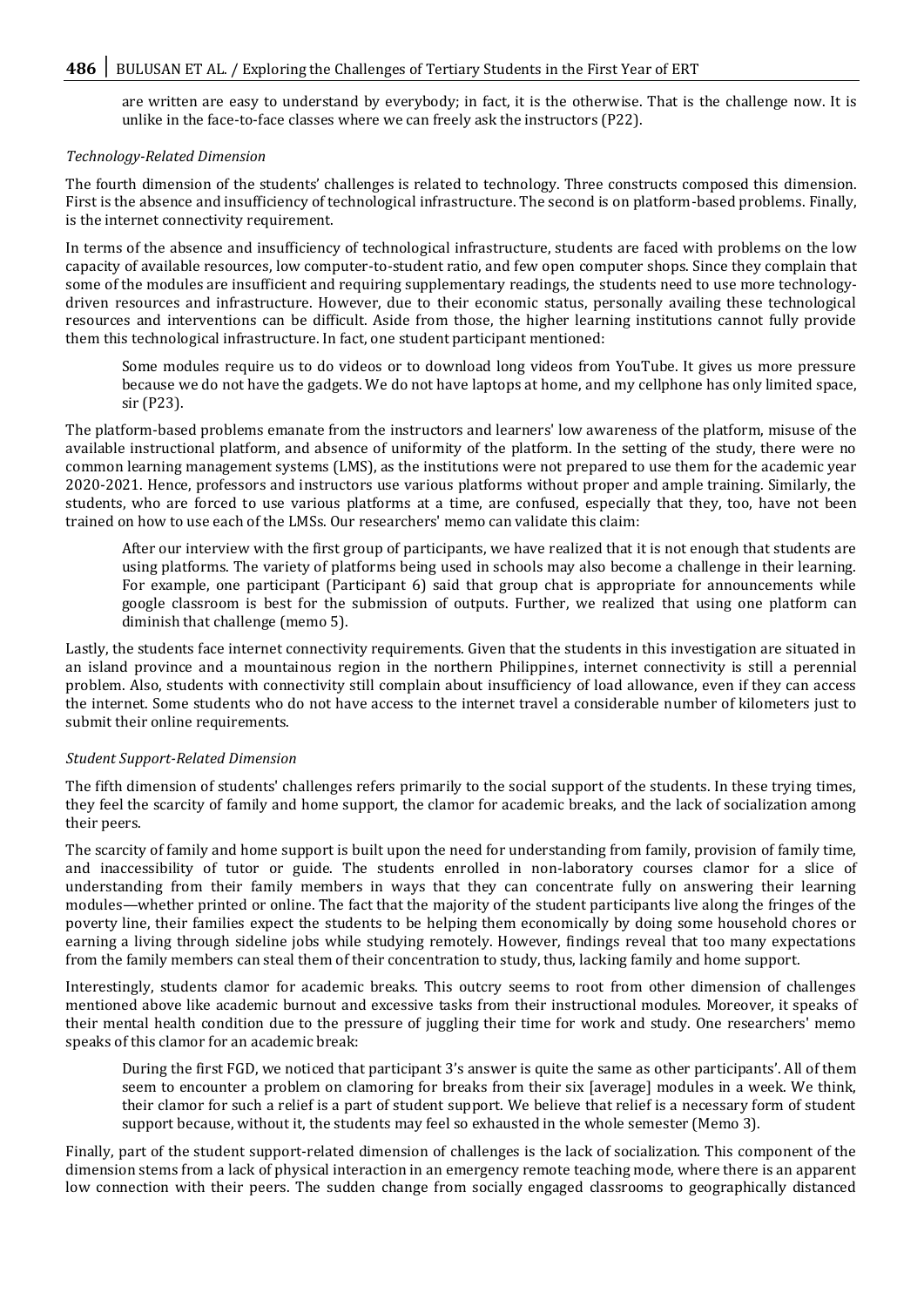learning spaces has clearly affected the learning of the students. Most of them mentioned answering "tasks and activities individually" and having "high self-dependency."

#### **Discussion**

Notably, this study resulted in the development of the spider web dimensions of students' challenges. The web represents the five dimensions of challenges encountered by the students enrolled in non-laboratory courses during the first year of emergency remote teaching implementation. These challenges include (1) student-focused challenges, (2) instructional material-related challenges, (3) instructor-emanating challenges, (4) technology-related challenges, and (5) student support-related challenges.

The first dimension of students' challenges is focused on the students themselves. These challenges stem from the participants' socioeconomic status. The Philippines is a developing country with 56.5 million people living below the poverty line (Dejaresco III, 2021). As a result of a weakening economy due to the COVID-19 pandemic, more Filipinos tend to concentrate on earning for daily needs. This situation exacerbates students' priority concerns, as some are compelled to seek side jobs or work from home while studying. In Bhutan, students are obligated to assist their farmer parents while studying remotely (Pokhrel & Chhetri, 2021). This means that the sudden pivot to emergency remote teaching has put the students in low-income families at a greater disadvantage. As a result, time management becomes critical in completing their modules. This situation explains students' low and slow response rates to tasks and module submissions, respectively. Indeed, socioeconomic factors are emphasized as a critical player in students' learning during the first year of emergency remote teaching implementation (Eivers et al., 2020; Khlaif et al., 2021; Moss et al., 2020). This paper's findings agree with Babincakova and Bernard's (2020), which pedagogically imply that greater consideration should be given to more economically disadvantaged students in the classroom (Lucas et al., 2020) by providing them with more flexible materials and fewer tasks to complete. Additionally, a single assessment-multipleoutcomes approach may be considered, in which a single assessment task covers multiple and related outcomes. This way, students who are compelled by circumstance to work while studying can be assisted in managing their time and priorities.

Another aspect of student-centered dimension of challenges is mental health. This component is the result of a high level of burnout among ERT students. Students experience an inverse relationship between burnout and academic progress as a result of their divided attention and other mental disruptions. This means that when students are burned out, their academic progress is decelerated. This is congruent to the empirical findings of Ozudogru (2021), Petillion and McNeil (2020), and Shin and Hickey (2021). This situation necessitates the exploration of both proactive and reactive measures to maintain the students' mental health (Esperanza & Bulusan, 2020). These measures may represent potential avenues for future research in the field of ERT. One proactive measure is to conduct empirical research on the causes of burnout and to propose some pedagogical implications. On the other hand, one reactive measure is conducting an experimental study of some interventions, such as virtual and distant guidance counseling techniques and programs, among students who appear to be experiencing high levels of burnout. This study relies entirely on self-reports from students who verbalized and described their academic stresses and burnouts, without necessarily putting them through psychological testing. Thus, developing a scale to assess burnout among tertiary students, with a focus on the ERT context, may also be explored.

The instructional material-related dimensions of challenges, on the other hand, can be explained by the unfamiliarity of instructional designers—the instructors and professors—in the context of ERT. Numerous countries, including the Philippines, have recently implemented ERT on a large scale; the abrupt educational shift has emphasized the importance of massive and ongoing faculty training on how to design materials for non-laboratory courses. This observation supports Trust and Zinn's (2020) assertion that teachers require significant assistance in developing pedagogies for optimizing the use of technology in any format or situation, including online, remote, and blended. According to Trust and Whalen (2021), many teachers admit to having difficulty locating, curating, and evaluating materials for their remote students. This is because online teaching necessitates the use of a strong instructional design, which takes time to prepare.

This paper advances that if the quality of materials in ERT does not fit the students' context and thus continues to be a dimension of challenges, the quality of learning may suffer (Hodges et al., 2020). Curricular decongestion may not have been implemented effectively by institutions of higher learning and instructors. The pressure to teach all expected outcomes in one semester contributes to the overlapping tasks and activities that students must complete. This results in excessively lengthy materials and content that are difficult to comprehend by the non-laboratory students. Thus, educational administrators may wish to consider ways to ensure that curricular decongestion is adequately implemented. Apart from training instructors on how to design and develop materials that are appropriate for the ERT context, there is a dearth of instructional material design models that instructors can easily follow. These models may place a greater emphasis on students' analytical, comprehension, application, and creative thinking processes, as nonlaboratory courses do not always place a premium on complex skill development (Affouneh et al., 2020; Dutton & Mohapatra, 2021; Sikora, et al., 2020). Hence, one research opportunity is to develop and validate instructional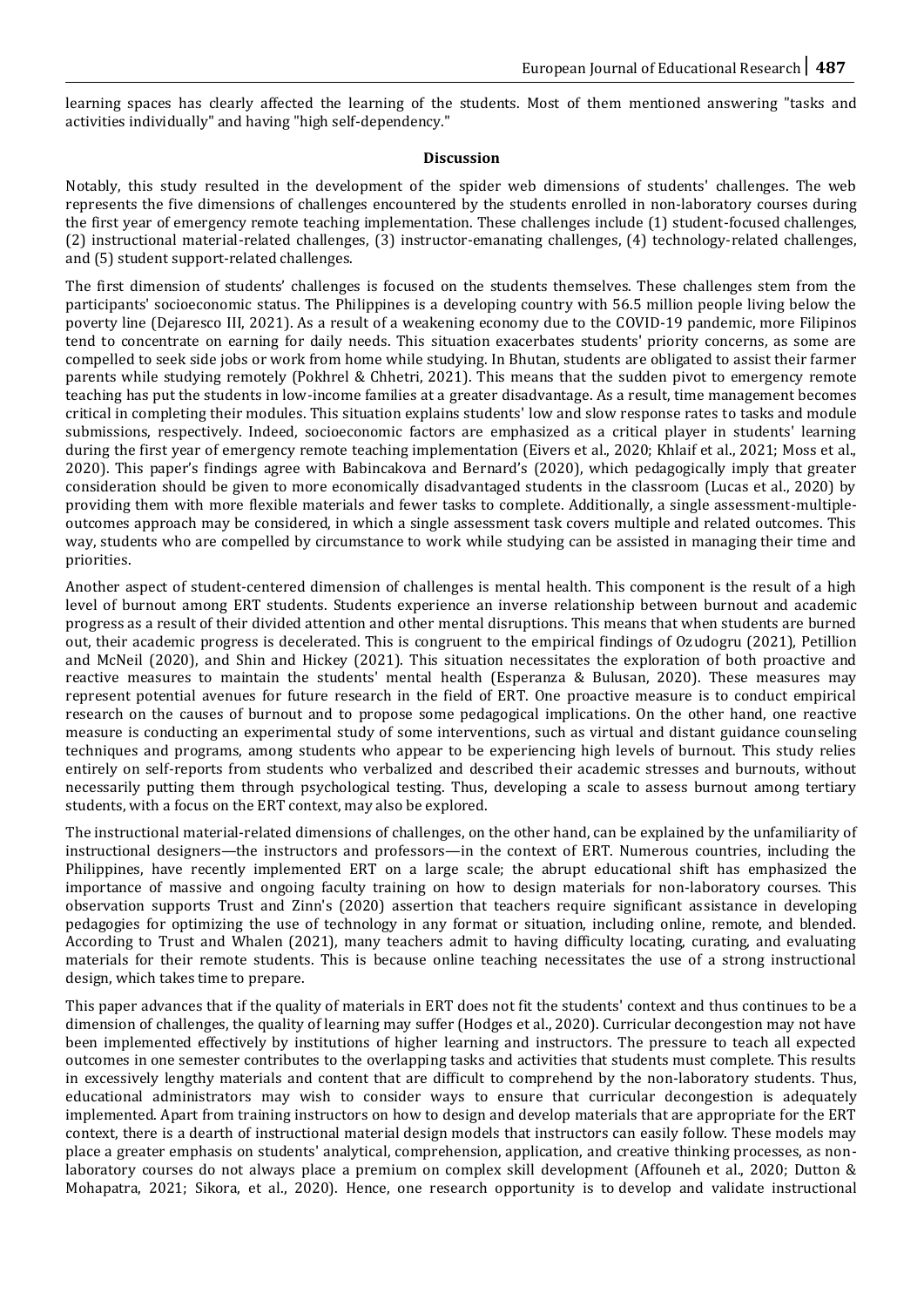material design models in the context of ERT. To address this multidimensional challenge and its components, instructional material design models can be used.

The third dimension is teacher-emanating challenges, which is inextricably linked to the instructional materials-related dimension. The third dimension focuses on the difficulties students face when interacting with instructors who appear to provide insufficient feedback, interaction, and assistance. What instructors seem to be lacking is the pedagogical skill to exude "presence" in ERT. This suggests that instructors and professors are overly assuming that the students can easily comprehend the concepts in their modules in one reading. We argue that instructors are accountable for making students aware of the silence of supposedly interactive virtual and distant classes and the scarcity of study groups that foster collaboration and a sense of belonging. McMurtrie (2020) explained that "presence" must be felt by the students by allowing them to sense that they belong in a particular community of learners. This finding is consistent with the empirical findings of Alea et al. (2020), Iwai (2020), and Reimers et al. (2020), which indicate that teachers in the ERT context are inept at establishing communication with students, such as providing feedback (Jaggars et al., 2020), monitoring responses, and providing remedial assistance. Wang et al., (2020) attempted to account for these multidimensional difficulties by blaming a lack of facilities, equipment, infrastructure, and institutional support. On the other hand, Genone (2020) emphasized that pedagogy is still a more important factor than technology to survive in ERT. This implies that instructors and professors of non-laboratory courses must undergo continuous massive training in technological and pedagogical knowledge while ERT is enforced. Instructors must develop strategies for connecting with students to foster a sense of belonging (Arghode et al., 2018).

The fourth dimension of student challenges—technology-based—may apply to all students, regardless of whether they are enrolled in a laboratory or non-laboratory course. This dimension has remained a perennial challenge since the start of ERT due to COVID-19, as many institutions of higher learning have resorted to the use of technology to ensure uninterrupted instruction. These technology-related issues can be explained by institutions' lack of technological infrastructure as a result of the unprecedented and abrupt shift to online education. This necessitates iteration to maintain progressive and widespread training for instructors and professors in pedagogical and technological utility (Brereton, 2021; Jelinska & Paradowski, 2021). In this study, one striking consequence of insufficient teacher training is the misuse and inconsistency of the utilization of instructional platforms such as the LMS. The variety of LMS used in non-laboratory courses may cause students' confusion and eventually increase academic stress. This implies that institutions should not only address the procurement and sustainability of the LMS but also ensure teacher and student training on the utilization of the LMS. One research opportunity is to design a teacher training program and then evaluate its effectiveness using time series techniques.

Physical space can also be linked to technological use. Certain students struggle in synchronous classes, where the physical environment at home may be unsuitable for learning. All of these circumstances contribute to academic stress, which can result in attention deficits or withdrawal from learning (Le & Truong, 2021). As a consequence, it calls for a greater degree of flexibility in the delivery and content of instruction for students to make the most of their limited physical space (Gelles et al., 2020).

Student support is the final dimension of student challenges. While this dimension primarily refers to a lack of human support and is rooted in psychological factors, it boils down to the academic stress that they face during the first year of ERT implementation. Clearly, the lack of socialization that results in demotivation (Jeffery & Bauer, 2020; Shim & Lee, 2020) can be attributed to ineffective online learning implementation. Compounding factors contribute to this difficulty, such as teachers' lack of familiarity with online learning design and pedagogy. This implies that pre-service teacher curricula should place a premium on online and distance learning pedagogies, all the more so if flexible learning continues to be visible in the educational landscape. This study contributes to our understanding of Astin's (1997) conceptual theory that what matters in college is interaction, even outside the classroom walls.

Meanwhile, one research opportunity related to parental support deficiency (Pokhrel & Chhetri, 2021) is to curate and document the best family and home support practices using a qualitative design and develop a framework ready for massive dissemination. This way, families will gain a better understanding of the strategies available to assist students in their studies, thereby reducing this particular dimension of difficulties (Raguindin et al., 2021).

In general, this study discovers that students enrolled in non-laboratory courses are uneasy with online learning during the first year of ERT implementation in the Philippines. This finding runs counter to the empirical findings of Bisht et al. (2020), who stated that students are generally "comfortable" with online learning. This discrepancy in findings could be explained by the studies' varying contexts. Bisht et al. (2020) conducted their study in an environment where internet connectivity is stable and technological infrastructure is abundant. Thus, the provision and sufficiency of ICT infrastructure continue to be critical factors in determining students' ease and comfort with ERT (Adnan & Anwar, 2020; Ferri et al., 2020).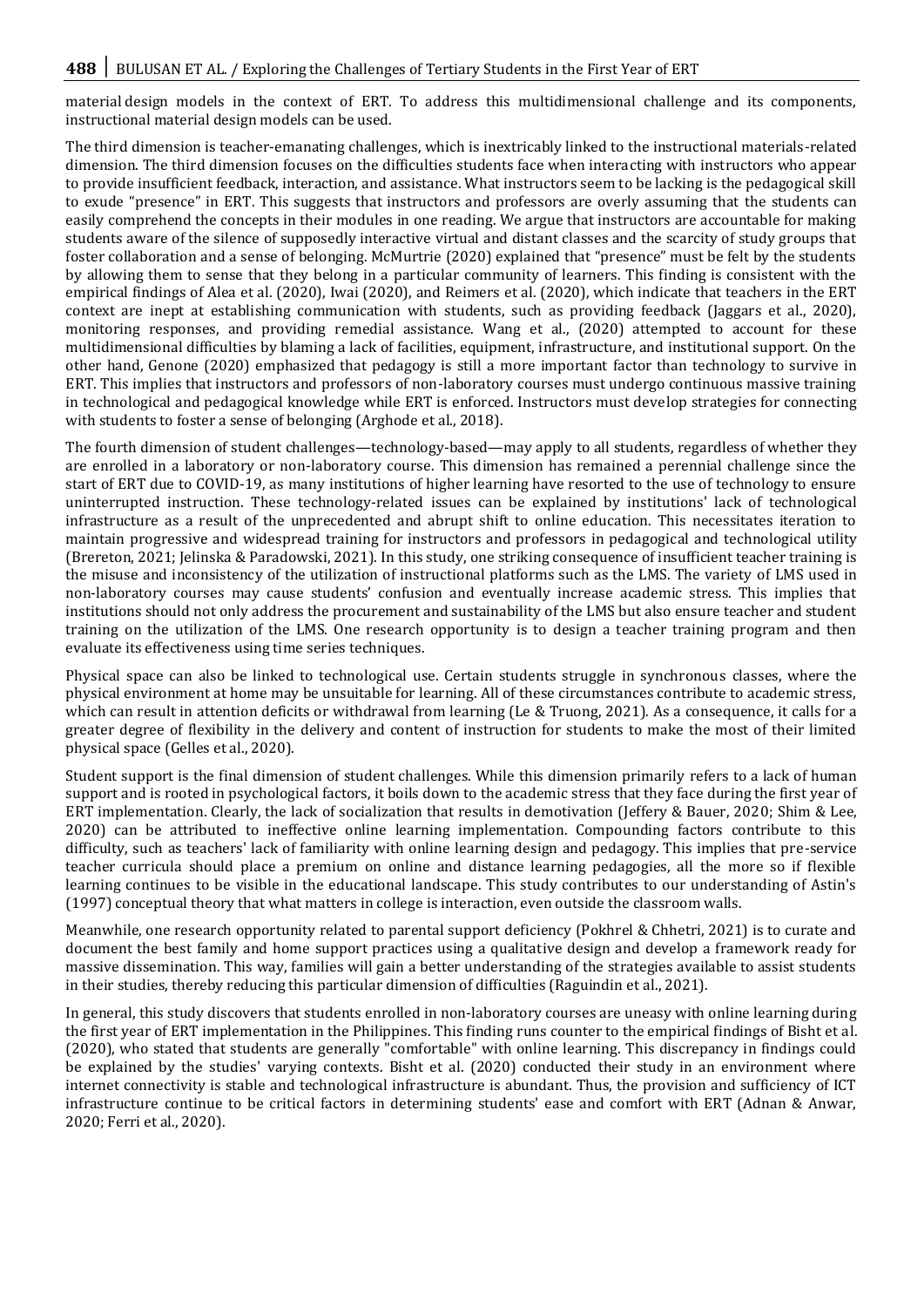## **Conclusion**

This study enabled the construction of a spider web representation of the various dimensions of students' challenges in non-laboratory courses following the first year of ERT implementation in response to the COVID-19 pandemic. These challenges include (1) student-focused challenges, (2) instructional material-related challenges, (3) instructoremanating challenges, (4) technology-related challenges, and (5) student support-related challenges. The spider web illustration describes that these challenges are not isolated from each other; rather, they are interrelated. Their interconnectedness enables a vivid picture of the students' needs to be addressed and improved in the subsequent years of ERT until the pandemic is completely manageable. As a result, an interagency approach may be required to mitigate the gravity of these dimensions of challenges. This paper generally implies that these dimensions of students' challenges are insurmountable for higher education institutions or the government to address on their own.

Additionally, this study amplified the difficulties faced by students that were published in a variety of journal articles and whose data were harvested from the start of the ERT. While the challenges that surfaced are quite similar to other literature, this study endeavored to clearly draw the connections of these challenges to see them into a macro perspective. The amplification of these students' challenges is a vital input to educational planning and sociological understanding of the students' experiences.

This study foregrounds three underpinning concepts from where these challenges stem. The first is the socioeconomic standpoint. The second category is human and infrastructure resources, which include teacher training and ICT resources. The third is the external support system coming from family and non-academic persons. This study concludes that these intertwined concepts are critical to the success of implementing ERT in the context of nonlaboratory courses where learning complex skills are not the primary concern. Some of these challenges, however, are thought to be applicable in laboratory courses as well.

#### **Recommendations**

The findings can be used to identify immediate opportunities for interdisciplinary research in education. Methodologically, future researchers can come up with a tool to measure the extent of the students' challenges by using the identified dimensions in this paper. In this way, empirical data can aptly support the claims being forwarded by this study. Future research may wish to compare the challenges faced by students in rural and urban settings. A counterpart of this study in the context of laboratory courses could also be investigated to provide a deeper understanding that the nature of the courses affects the dimensions of challenges manifested by the students in ERT.

#### **Limitations**

While the findings of this study paint a realistic picture of the difficulties faced by students during their first year of ERT in college, caution should be exercised in using them for generalization. Always keep in mind that this study was conducted exclusively in two state-owned institutions of higher learning located in rural areas. Thus, a counterpart of this study may also be delved into, considering the urban context.

# **Funding**

The authors wish to thank the Ifugao State University for funding this investigation.

#### **Authorship Contribution Statement**

Bulusan: Conceptualization, design, data acquisition, analysis, writing, final approval, critical revision of manuscript. Codamon-Dugyon: Editing/reviewing, supervision, technical and material support, securing funding, data acquisition. Bolintao: Technical and material support, securing funding, data acquisition, data analysis/interpretation.

#### **References**

- Adnan, M., & Anwar, K. (2020). Online learning amid the COVID-19 pandemic: Students' perspectives. *Journal of Pedagogical Sociology and Psychology*, *2*(1), 45-51. [https://doi.org/10.33902/JPSP. 2020261309](https://doi.org/10.33902/JPSP.%202020261309)
- Affouneh, S., Salha, S., & Khlaif, Z. N. (2020). Designing quality e-learning environments for emergency remote teaching in coronavirus crisis. *Interdisciplinary Journal of Virtual Learning in Medical Sciences*, *11*(2), 135-137. <https://doi.org/10.30476/IJVLMS.2020.86120.1033>
- Aguliera, E., & Nightengale-Lee, B. (2020). Emergency remote teaching across urban and rural contexts: perspectives on educational equity. *Information and Learning Sciences*, *121*(5/6). 471-478. [https://doi.org/10.1108/ILS-04-2020-](https://doi.org/10.1108/ILS-04-2020-0100) [0100](https://doi.org/10.1108/ILS-04-2020-0100)
- Alea, L. A., Fabrea, M. F., Roldan, R. D. A., & Farooqi, A. Z. (2020). Teachers' Covid-19 awareness, distance learning education experiences and perceptions towards institutional readiness and challenges. *International Journal of Learning, Teaching and Educational Research*, *19*(6), 127-144.<https://doi.org/10.26803/IJLTER.19.6.8>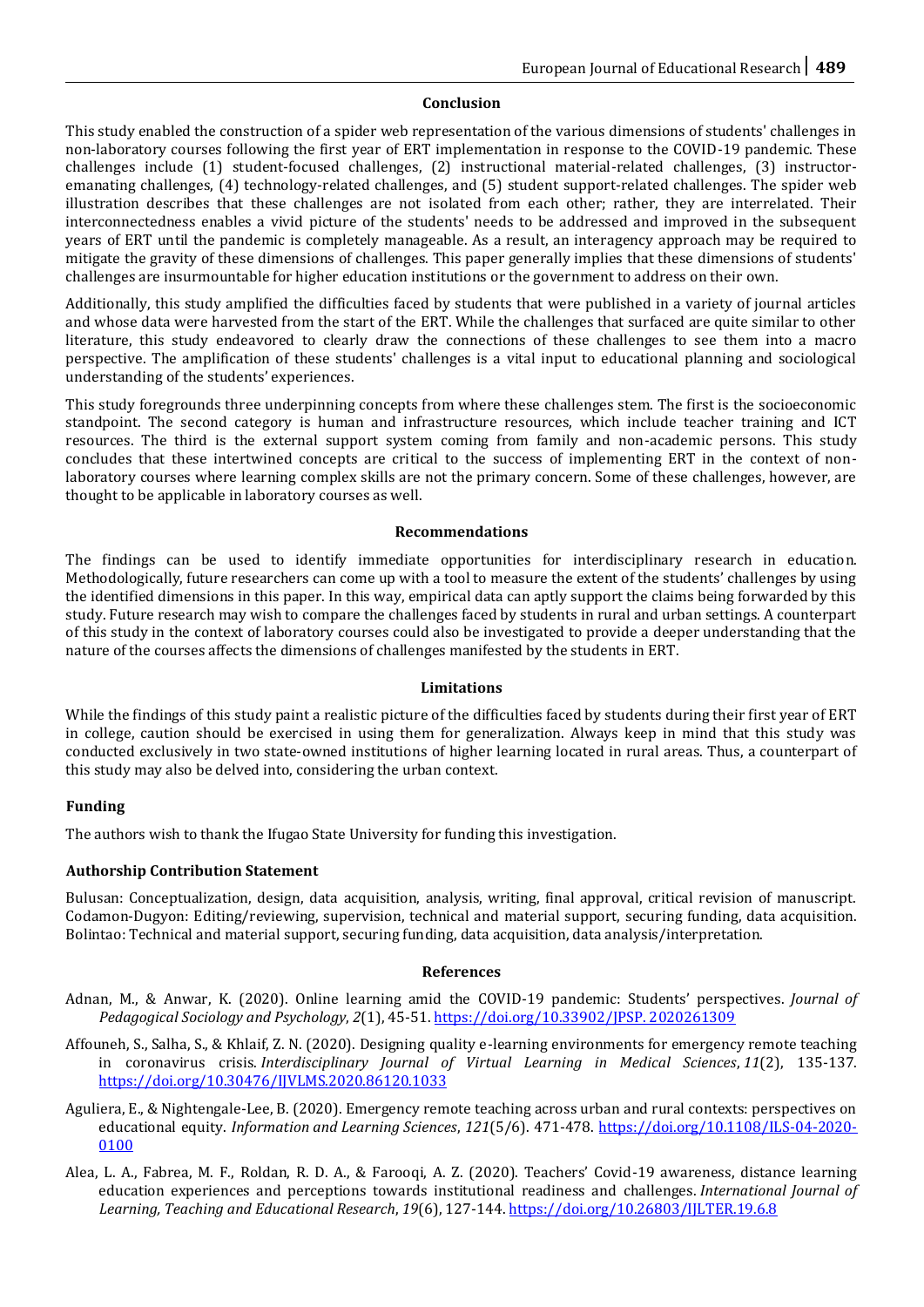- Arghode, V., Brieger, E., & Wang, J. (2018). Engaging instructional design and instructor role in the online learning environment. *European Journal of Training and Development, 42*(7-8), 366-380. https://doi.org/10.1108/EITD-12-[2017-0110](https://doi.org/10.1108/EJTD-12-2017-0110)
- Astin, A. W. (1997). *What matters in college?* Jossey Bass.
- Babincakova, M., & Bernard, P. (2020). Online experimentation during COVID-19 secondary school closures: Teaching methods and student perceptions. *Journal of Chemical Education*, *97*(9), 3295-3300. <https://doi.org/10.1021/acs.jchemed.0c00748>
- Bisht, R. K., Jasola, S., & Bisht, I. P. (2020). Acceptability and challenges of online higher education in the era of COVID-19: A study of students' perspective. *Asian Education and Development Studies*. Advance online publication. <https://doi.org/10.1108/AEDS-05-2020-0119>
- Bozkurt, A., & Sharma, R. C. (2020). Emergency remote teaching in a time of global crisis due to CoronaVirus pandemic. *Asian Journal of Distance Education*, *15*(1). 1-4.<https://doi.org/10.5281/zenodo.3778083>
- Braun, V., & Clarke, V. (2013). *Successful qualitative research: A practical guide for beginners*. Sage.
- Brereton, P. (2021). Emergency remote training: guiding and supporting teachers in preparation for emergency remote teaching. *Language Research Bulletin*, *35*, 1-13[. https://bit.ly/3IJZdxY](https://bit.ly/3IJZdxY)
- Clandinin, D. J. (2006). Narrative inquiry: A methodology for studying lived experience. *Research Studies in Music Education*, *27*(1), 44-54[. https://doi.org/10.1177/1321103X060270010301](https://doi.org/10.1177%2F1321103X060270010301)
- Creswell, J. W., & Creswell, J. D. (2017). *Research design: Qualitative, quantitative, and mixed methods approaches*. Sage publications.
- Dejaresco III., Z. P. (2021, August 24). *How much poorer are Filipinos due to pandemic?* Manila Bulletin. <https://bit.ly/3GAHLdm>
- Dutton, Y., & Mohapatra, S. (2021). COVID-19 and Law Teaching: Guidance on Developing an Asynchronous Online Course for Law Students. *St. Louis University Law Journal*. Advance online publication. <https://doi.org/10.2139/ssrn.3604331>
- Eivers, E., Worth, J., & Ghosh, A. (2020). *Home learning during COVID-19: Findings from the understanding society longitudinal study*. National Foundation for Educational Research. <https://bit.ly/3ImCiIK>
- Esperanza, E. T., & Bulusan, F. (2020). Stressors and coping mechanisms of college scholarship grantees: A quantitative case study of an island higher education institution. *Universal Journal of Educational Research, 8*(5), 2156-2163. <https://doi.org/10.13189/ujer.2020.080555>
- Ferri, F., Grifoni, P., & Guzzo, T. (2020). Online learning and emergency remote teaching: Opportunities and challenges in emergency situations. *Societies*, *10*(4), 86-103[. https://doi.org/10.3390/soc10040086](https://doi.org/10.3390/soc10040086)
- Flick, U. (Ed.). (2017). *The Sage handbook of qualitative data collection*. Sage[. http://doi.org/10.4135/9781526416070](http://dx.doi.org/10.4135/9781526416070)
- Gelles, L. A., Lord, S. M., Hoople, G. D., Chen, D. A., & Mejia, J. A. (2020). Compassionate flexibility and self-discipline: Student adaptation to emergency remote teaching in an integrated engineering energy course during COVID-19. *Education Sciences*, *10*(11), 304-326.<https://doi.org/10.3390/educsci10110304>
- Genone, J. (2020). *The hard part of online teaching is not the "online" part*. Medium*.* <https://bit.ly/3rXb9q4>
- Graneheim, U. H., & Lundman, B. (2004). Qualitative content analysis in nursing research: concepts, procedures, and measures to achieve trustworthiness. *Nurse Education Today, 24*(2), 105-112. <https://doi.org/10.1016/j.nedt.2003.10.001>
- Hodges, C., Moore, S., Lockee, B., Trust, T., & Bond, A. (2020). *The difference between emergency remote teaching and online learning*. *EDUCAUSE Review.* <https://bit.ly/3IRzdRl>
- Iwai, Y. (2020). Online learning during the COVID-19 pandemic what do we gain and what do we lose when classrooms go virtual. *Scientific American*, *13*(1), 119-132.<https://bit.ly/3oHE6Eo>
- Jaggars, S. S., Rivera, M., Hance, E., & Heckler, A. (2020). *COVID-19 Teaching and Learning Survey*. The Ohio State University.
- Jeffery, K. A., & Bauer, C. F. (2020). Students' responses to emergency remote online teaching reveal critical factors for all teaching. *Journal of Chemical Education*, *97*(9), 2472-2485[. https://doi.org/10.1021/acs.jchemed.0c00736](https://doi.org/10.1021/acs.jchemed.0c00736)
- Jelinska, M., & Paradowski, M. B. (2021). Teachers' engagement in and coping with emergency remote instruction during COVID-19-induced school closures: A multinational contextual perspective. *Online Learning*, *25*(1), 303- 328. <https://doi.org/10.24059/olj.v25i1.2492>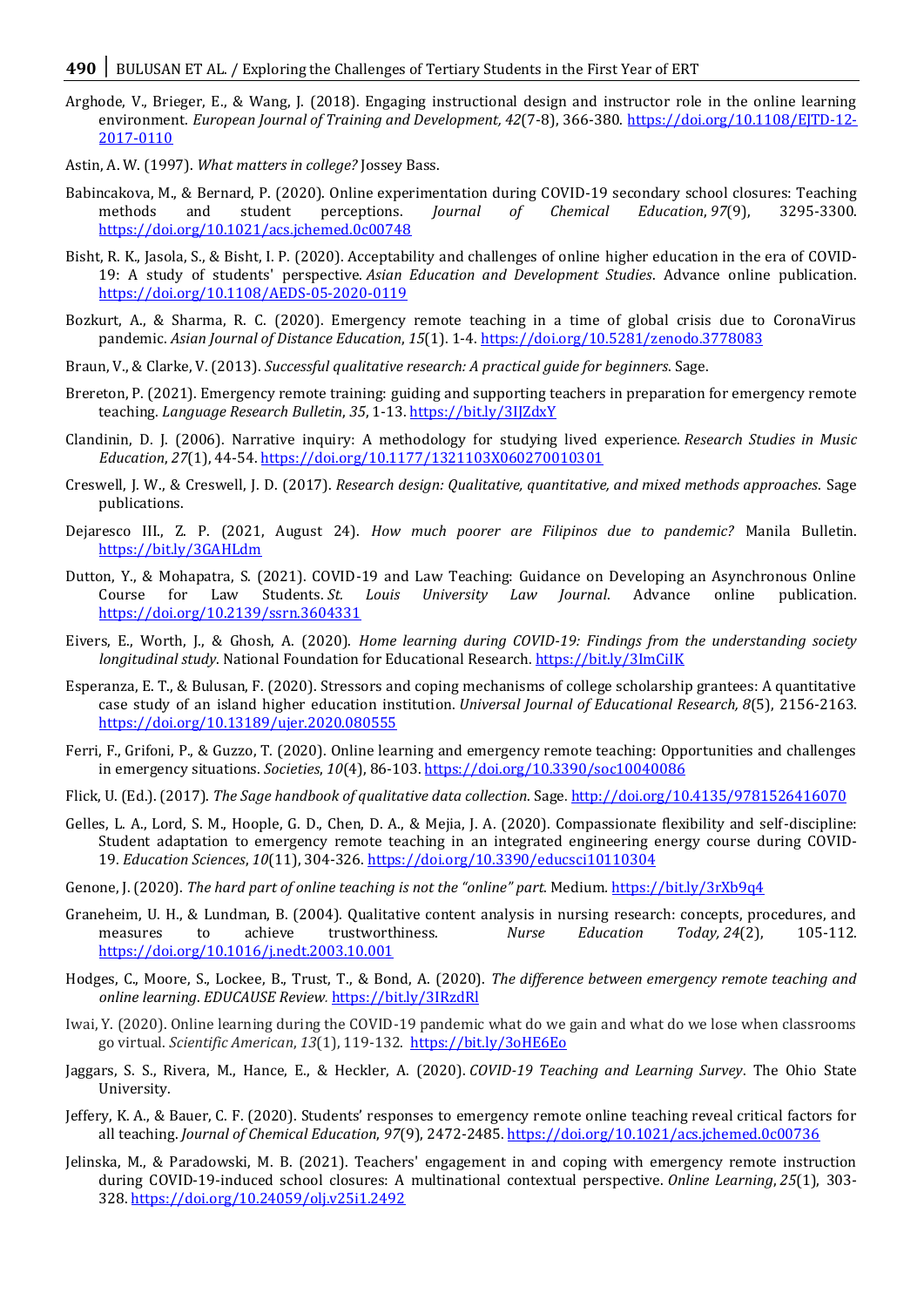- Khlaif, Z. N., Salha, S., & Kouraichi, B. (2021). Emergency remote learning during COVID-19 crisis: Students' engagement. *Education and Information Technologies*, *26*(1). 7033-7055. [https://doi.org/10.1007/s10639-021-](https://doi.org/10.1007/s10639-021-10566-4) [10566-4](https://doi.org/10.1007/s10639-021-10566-4)
- Lakshman Naik, G., Deshpande, M., Shivananda, D. C., Ajey, C. P., & Manjunath Patel, G. C. (2021). Online Teaching and Learning of Higher Education in India during COVID-19 Emergency Lockdown. *Pedagogical Research, 6*(1), em0090. <https://doi.org/10.29333/pr/9665>
- Le, H. T., & Truong, C. T. T. (2021, March). Tertiary students' perspectives on online learning during emergency remote teaching in the context of Covid-19: A case study. *Advances in Social Science, Education and Humanities Research, 533*, 203-210. [https://doi.org/10.2991/assehr.k.210226.025](https://dx.doi.org/10.2991/assehr.k.210226.025)
- Lincoln, Y. S., & Guba, E. G. (1985). *Naturalistic inquiry*. Sage[. https://doi.org/10.4135/9781544364902.n22](https://doi.org/10.4135/9781544364902.n22)
- Lucas, M., Nelson, J., & Sims, D. (2020). *Schools' responses to Covid-19: Pupil engagement in remote learning.* Slough: NFER[. https://files.eric.ed.gov/fulltext/ED608590.pdf](https://files.eric.ed.gov/fulltext/ED608590.pdf)
- Lund, T. J., & Stains, M. (2015). The importance of context: an exploration of factors influencing the adoption of studentcentered teaching among chemistry, biology, and physics faculty. *International Journal of STEM Education*, *2*(13). <https://doi.org/10.1186/s40594-015-0026-8>
- McMurtrie, B. (2020). *The Coronavirus has pushed courses online. Professors are trying hard to keep up*. The Chronicle of Higher Education[. https://bit.ly/3GFsmsh](https://bit.ly/3GFsmsh)
- Merriam, S. B., & Tisdell, E. J. (2015). *Qualitative research: A guide to design and implementation*. John Wiley & Sons.
- Mohammed, A. O., Khidhir, B. A., Nazeer, A., & Vijayan, V. J. (2020). Emergency remote teaching during Coronavirus pandemic: the current trend and future directive at Middle East College Oman. *Innovative Infrastructure Solutions*, *5*(1), 1-11[. https://doi.org/10.1007/s41062-020-00326-7](https://doi.org/10.1007/s41062-020-00326-7)
- Moore, J. L., Dickson-Deane, C., & Galyen, K. (2011). E-Learning, online learning, and distance learning environments: Are they the same? *The Internet and Higher Education*, *14*(2), 129-135. <https://doi.org/10.1016/j.iheduc.2010.10.001>
- Moss, G., Allen, R., Bradbury, A., Duncan, S., Harmey, S., & Levy, R. (2020). *A duty of care and a duty to teach: Educational priorities in response to the COVID-19 crisis*. UCL Institute of Education. <https://bit.ly/3dEwdsY>
- Murphy, L., Eduljee, N. B., & Croteau, K. (2020). College Student Transition to Synchronous Virtual Classes during the COVID-19 Pandemic in Northeastern United States. *Pedagogical Research, 5*(4), em0078. <https://doi.org/10.29333/pr/8485>
- Ozudogru, M. (2021). The investigation of teacher candidates' learning approaches and engagement in a hybrid learning environment according to RASE model. *Bartın University Journal of Faculty of Education*, *10*(2), 358-377. <https://doi.org/10.1016/buefad.797154>
- Petillion, R. J., & McNeil, W. S. (2020). Student experiences of emergency remote teaching: Impacts of instructor practice on student learning, engagement, and well-being. *Journal of Chemical Education*, *97*(9), 2486-2493. <https://doi.org/10.1021/acs.jchemed.0c00733>
- Pokhrel, S., & Chhetri, R. (2021). A literature review on the impact of COVID-19 pandemic on teaching and learning. *Higher Education for the Future*, *8*(1), 133-141.<https://doi.org/10.1177/2347631120983481>
- Raguindin, P. Z. J., Lising, R. L. S., & Custodio, Z. U. (2021). Strategies for parental involvement during emergency remote teaching scale: Its psychometric properties. *European Journal of Educational Research*, *10*(1), 427-439. <https://doi.org/10.12973/eu-jer.10.1.427>
- Rahiem, M. D. (2020). The emergency remote learning experience of university students in Indonesia amidst the COVID-19 crisis. *International Journal of Learning, Teaching and Educational Research*, *19*(6), 1-26. <https://doi.org/10.26803/ijlter.19.6.1>
- Reimers, F., Schleicher, A., Saavedra, J., & Tuominen, S. (2020). *Supporting the continuation of teaching and learning during the COVID-19 Pandemic*. OECD[. https://bit.ly/3DtzINu](https://bit.ly/3DtzINu)
- Shim, T. E., & Lee, S. Y. (2020). College students' experience of emergency remote teaching due to COVID-19. *Children and Youth Services Review*, *119*, 105578.<https://doi.org/10.1016/j.childyouth.2020.105578>
- Shin, M., & Hickey, K. (2021). Needs a little TLC: Examining college students' emergency remote teaching and learning experiences during COVID-19. *Journal of Further and Higher Education*, *45*(7), 973-986. <https://doi.org/10.1080/0309877X.2020.1847261>
- Shisley, S. (2020). Emergency remote learning compared to online learning. *Learning Solutions*.